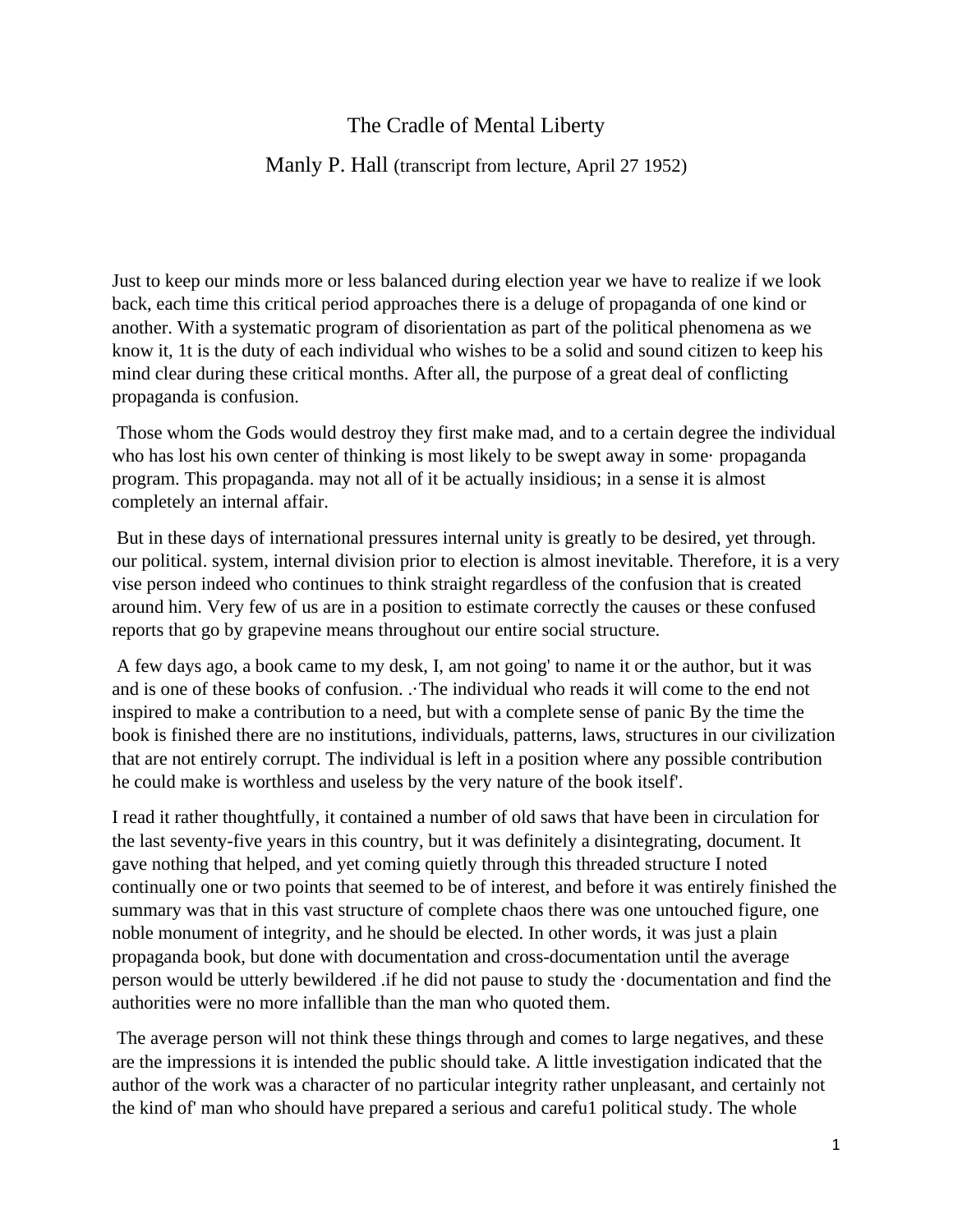matter was something that unless the reader were informed and well poised, could do a lot of damage and no good, and while it was crying Americanism to the housetops, actually, it was the kind of writing that would certainly give peace and assistance to the enemy, whoever it might be, simply by contributing to a disintegration of public morale and confidence.

This is the danger of election periods where the works of the individual and his own character and ability are sacrificed to his political programs and parties. Therefore, in these times, and they come around periodically, and with the opportunities and advantages of political prestige at a very high Premium they are maintained even in the intervals between political campaigns and keep us in a more or less constant state of uproar.

Actually, all these pressures are part of a problem of personality integration; the individual must learn to be strong in the presence of the opportunity to be weak, and it is only his own strength and integrity that is an important asset to the world in which he lives.

The moment he falls into any form of defeatist mechanism, he is contributing to a collective defeat. All along through these processes we observe too much defeatism, too much negative thinking. When a person comes with a problem and we study that individual, and he tells us he cannot do this, and that is wrong, and these people are against him and that everything is conspiring to make life difficult for him, the inevitable answer is that is he is suffering from a persecution complex. He is suffering not from what is done to him., but from his own fears. I know many individuals who have taken non-existing conditions and ruined their lives with them, simply by the process of being forever afraid.

When it comes to large political thinking, the problem is the same. A great number of individuals develop a phase of' the collective persecution complex and live to perpetuate bad news. They live to fight valiantly against shadows. If we find individuals doing it, we know they are in need of mental help, but when great collectives do it we call it patriotism  $\&$  and nationalism, yet actually it is unhealthful There is nothing more unhealthful in human thinking than either individually or collectively sitting around describing, discussing, and arguing the terrible fatalities that are inevitable.

All that these types of thinking can do are to strengthen our own negative attitudes toward life and make essentially certain we will waste all energies we have in talking and have practically nothing left to accomplish any useful purpose. If' we have any faith whatever in the universe in which we live we will remember the thought of Karl Jung that persons past middle life seldom if ever can integrate their personalities unless they have a strong faith. Faith gives us strength and fear bestows weakness; or we might say; fear exhausts the strength resources of the personality. No matter what we fear., whether it is a hole in the dark, a personal devil or communism, the more we think about it and fear it the weaker we become. We merely give comfort to the opposing thought by making it so important in our lives that it paralyzes all useful activity and makes us feel we are truly cooperating with something if we sit around and talk about the magnitude of the enemy.

This type of thinking can never produce any good. The one thing all monopolistic thinking is afraid of is the individual who can do his own thinking. Therefore in the past wherever he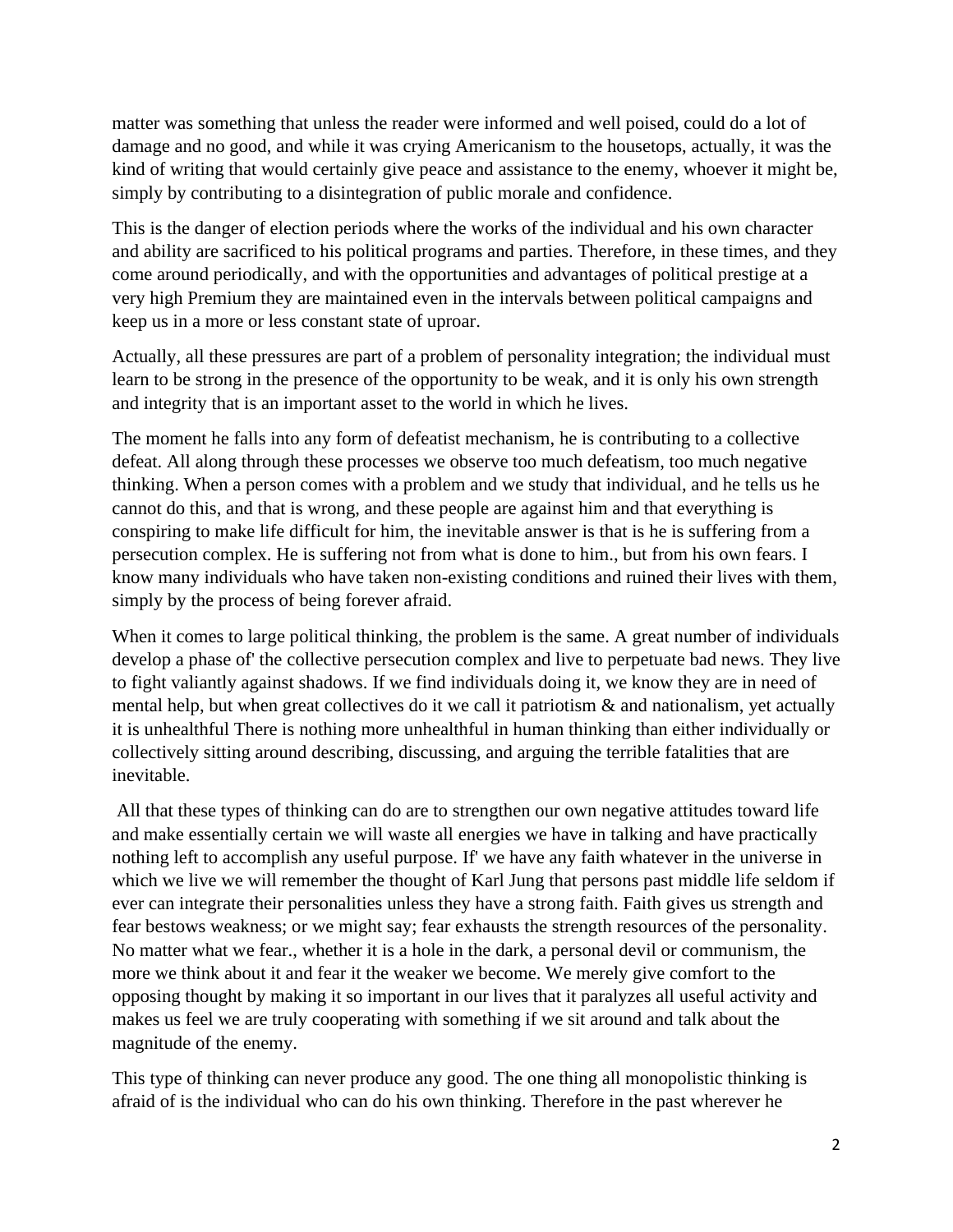appeared he was promptly burned at the stake, and in modern times every effort is made by the way in which we live to reduce the probability of this individual. The individual always has and always will remain the thorn in the flesh as far as ulterior motives are concerned. Everyone is afraid of him.

If he can be convinced he himself is afraid, then he is removed as a danger, to any collective action of a negative type, so we should not and must not waste our resources in imagining how great our adversaries may be. We are much better off is we use our resources to strengthen our own realization of the kind of values we believe in, and the only way in which we can strengthen these values, is to strengthen them in ourselves.

The longer we work with people the more we realize we cannot depend upon our ability to convert anybody to anything. The only thing we can do with certainty is to make ourselves into a positive force for good; and if enough individuals would do that, instead of working on each other, the collective result would be integrity; whereas, otherwise it is only an approach from exteriors and externals in which we attempt to force our opinion upon those who may not be willing to accept them.

Democracy as we result know it today is not merely a fortuitous institution that originated as a result of the great era of revolutions in Europe; the principle of Democracy is as old as human thinking and the whole motion of the world for the last ten thousand years has been toward it.

In the process of this motion there have been a number of interferences. We went through a long historical record of intrenched minorities or privileged groups opposing the will of the people. The reason this was opposed was because it was profitable to oppose it, not in terms of public good, but in the terms of private advantage. As long as the world continues, there will be the conflict between private advantage and public good. Each individual is, to a degree, an offender, and if his own personal conduct is magnified to become world conduct, conditions would not be much better than they are now. In fact, in many cases they would be worse.

Yet because our own small selfishness seems petty in comparison to larger projects, and because our sphere of influence seems small, we cannot see our own attitude making any important contribution to the world problem. Yet actually, the conflict between private advantage and public good exists in us and is marked in practically every attitude and action that manifests itself in our dispositions.

Thus 1n history, as in psychology, we have the record of this conflict., and yet we can all conceive, if we haye the wit to look, that down through time the public good has been gradually strengthened. There have been periods in which it seemingly was set back but each of these setbacks resuted 1n a more rapid advancement afterward.

The whole motion of the world is a gradual motion away from tyranny and toward benevolent., cooperative human living. Even as we look back upon what we call "The good old times" we will find there has been progress in the memory of the living.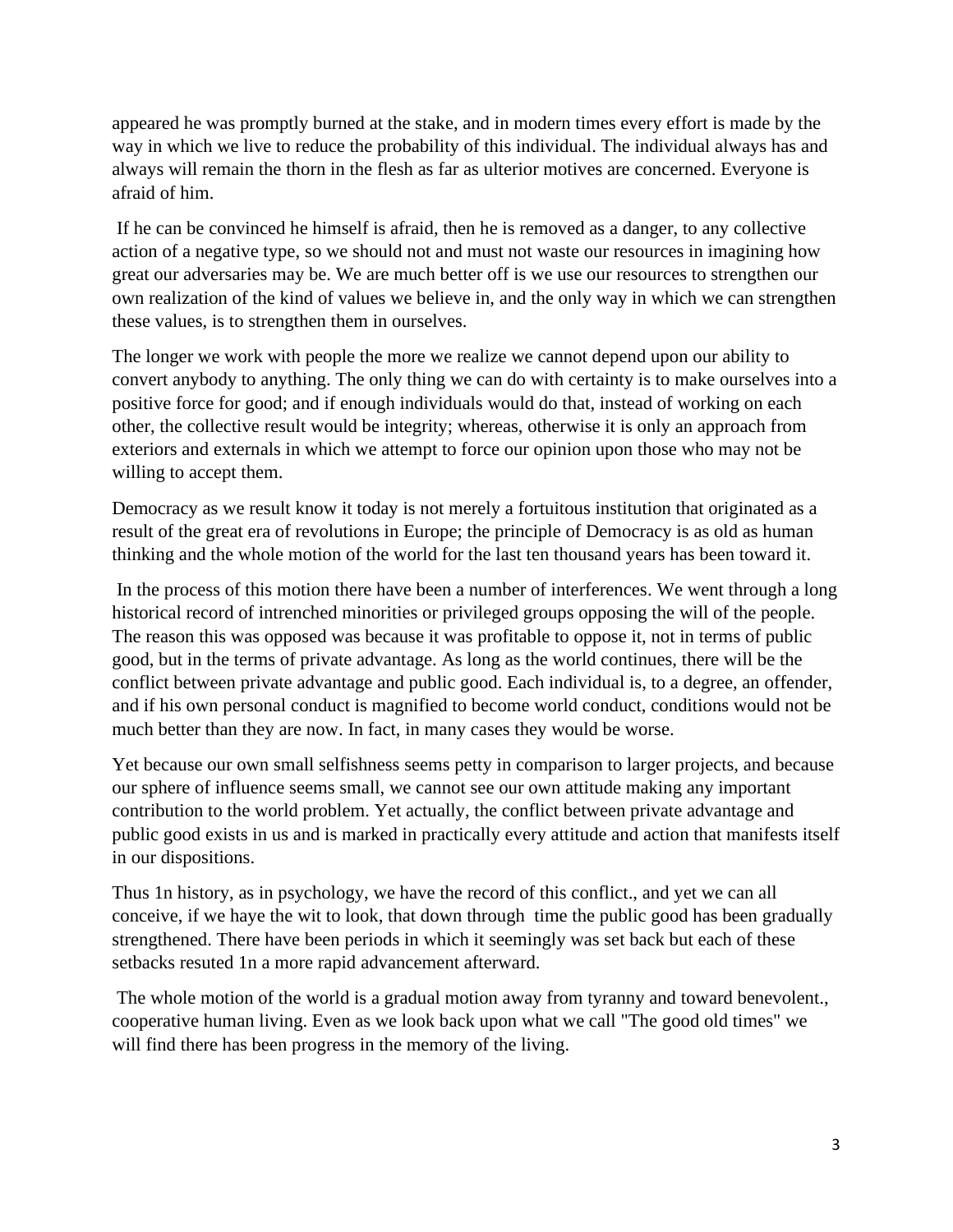We know there have been complications; we know there are worries today that others never knew, that we have critical times on our own doorsteps that the ages never experienced. At the same time there has never been a generation as well equipped to handle the problem as we are.

Five thousand years ago one person in every hundred thousand persons could read or write. A thousand years ago one person in approximately a hundred could read or write. Today probably one person out of every five or ten on the entire planet can read or write to some degree. The progress has been consistent and continuous. A hundred years ago there were no public institutions suitable for the needs of the human being. Two hundred years ago hospitals such as we know today did not exist. In looking over the record of human progress we find the humanity of man inevitably triumphing, but not at any time to its full estate; never did we accomplish all things., but we have built, and even the intervention of great military dictators, tyrants and despots of one kind or another were unable to block essential progress. In a nation for a time progress was blocked, but the tremendous wave of the human inevitable, swept away the tyranny and brought these despots to their final ruin…and always will.

Each generation is convinced its own crisis is the most difficult that has ever been experienced in history. In the future when our way of life is read only in text-books, other peoples will be worrying about the crises that confront them., but the whole story is one of an inevitable motion ...and why is that motion, primarily?

Because that motion is man himself', because within the human being., perpetuated from generation to generation by the very processes of perpetuation, there are convictions that we all contain and to a degree obey. These convictions are in substance the freedom of ourselves., the release of our own purposes and convictions., and an irresistible determination to be that 'which we will to be'. In this tremendous pressure policy. from within is the secret of a growth that is irresistible, because it is part of the very creature that is growing.

This growth may be at times frustrated. but the more frustrated it becomes the more determined it becomes; and actually, this growth is most rapid in periods of' greatest adversity, and least rapid 1n those brief interludes of' prosperity and security which apparently do come at times to a troubled human kind.

Therefore, in estimating the forces at work in human society, we must not fail to recognize the importance of the constructive agencies which have something destructive agencies can never have, and that is the support of Universal Law itself. That which ultimately wins is that which works with that Law and not against it. The Law for man is the growth of man and the unfoldment of his own individual potential. Anything that is opposed to that must ultimately perish., even though at any particular time it may seem to be victorious.

In the inevitables of human life, we need have small concern., for they will fulfill, and it is far better for us to engage in cooperation with these inevitables, even on a small scale, than it is for us to waste our time and energy in morbid reflections about the strength of our adversaries. "It is better to fail in a cause that must ultimately win, than to win in a cause that will ultimately fail."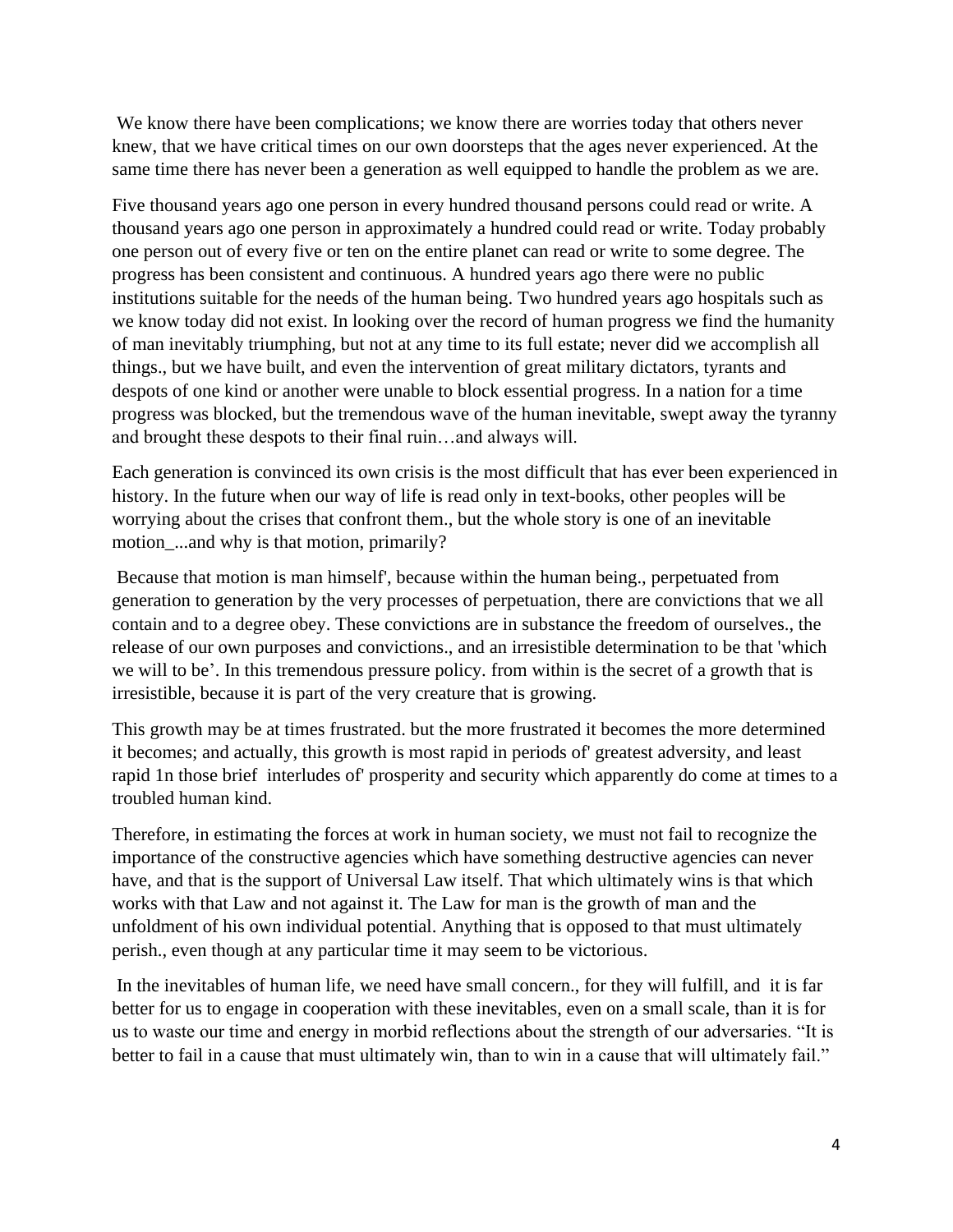The individual who stands strong with the progress of his world is working with a cause that will win, regardless of the time element and the delays humanly created by those desiring special advantages and privileges.

\*\*\*\*\*\*\*

There is absolutely no use in this world of being afraid of anything. There is no use in worrying about the things that are going to happen, because everything that happens is helping someone make a decision, and whatever conditions arise cannot affect the essential program of nature. Man can never destroy the Plan by which he exists. He may for a time apparently delay it; he may at times oppose it, but he is powerless to destroy the source of himself. That source is far too remote for him to be able to reach it.

Therefore, what we call calamity is mostly nature telling us what is necessary, and just as pains in the body, if neglected, can bring on serious illness, so social pains, pains of policy and economics, if neglected, may destroy that organism; but though it may destroy the organism it cannot destroy the life from which that organism descends, and that life will build and grow forever.

The most we can destroy is the structure we have built in ignorance, but the essential values are untouchable. We are either standing by contributing to a structure that will perish, or we are hard at work contributing to a structure that will endure, and this depends upon ourselves. We are the units of construction, and in a democratic system, as it was inspired by the French School, and by the teachings of the Founding Fathers of this country, the importance of the individual cannot be overestimated; he is the unit, he is the thing upon which the whole structure must stand, and democracy must live or die with the democratic conduct of the people.

If we will take that very seriously to ourselves, and every moment that we have been spending fearing, wondering, hoping, doubting or in a state of panic over subversive activities, if all that time we will now devote constructively to a program of cooperation with the realities of living, that we shall make it our program to control ourselves, direct our resources, overcome the delinquent instincts of our own natures, create peace and harmony and security in our own environment, and strongly and simply refuse to cooperate with that which is corrupt, we shall become something that is a great cause of worry to corrupt politicians, and a great source of inspiration to leaders who must come forth if there is any chance of their being supported.

The individual begins the salvation of his world by controlling his own temper, overcoming his own prejudices, recovering from his own jealousies, and by putting his values on a solid foundation and keeping them there. He is then actually a center of progress. The result can be noticed and will be noticed, and we can begin by taking our own homes and making democracies out of them.

The great Greek philosophy was that the first democracy was the home. And if the individual cannot maintain a happy, harmonious, constructive and idealistic home, he has nothing to contribute to world progress. If he has a business it is the same problem. Unless he conducts